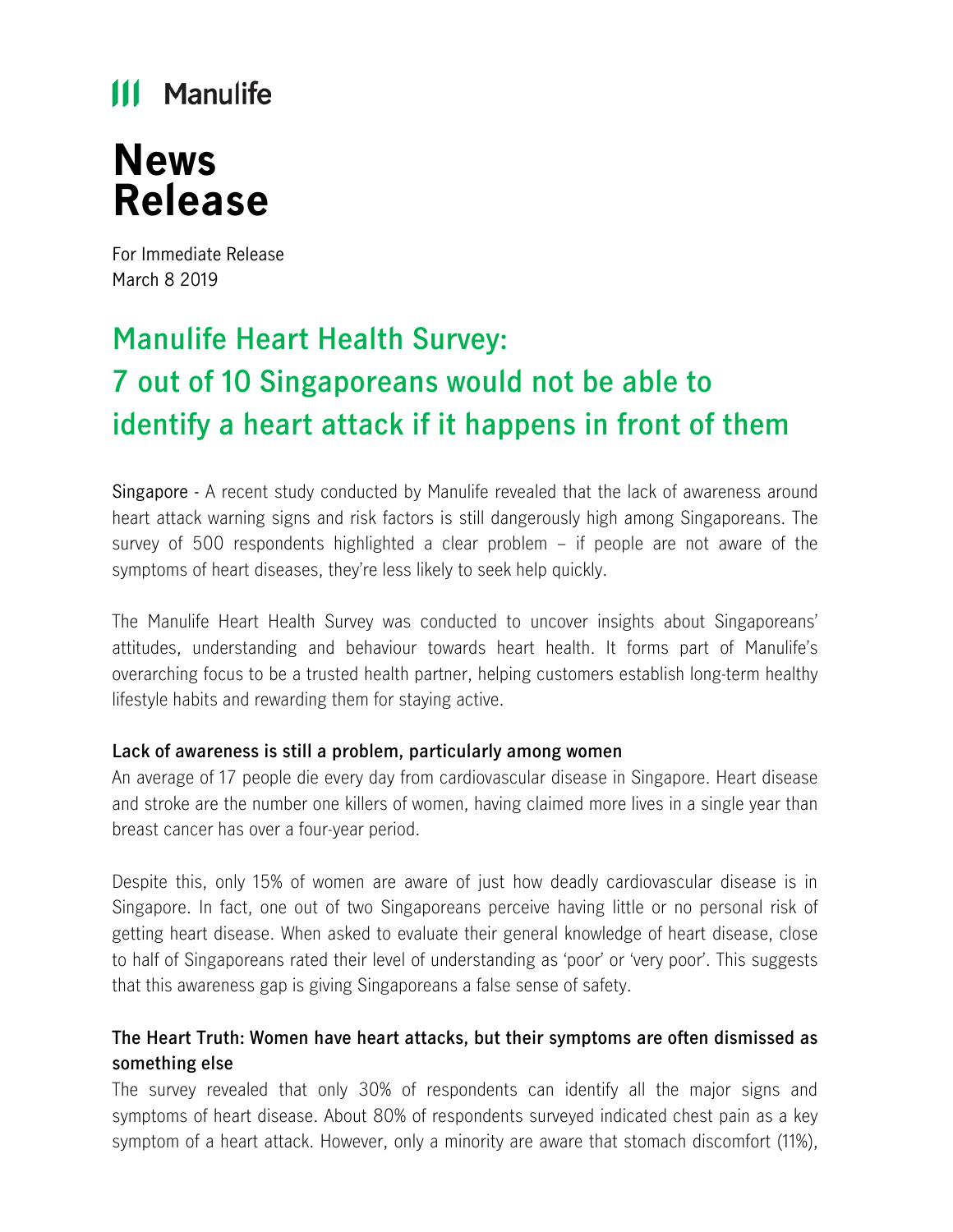fatigue (25%), jaw pain (26%) and nausea (28%) are also possible signs of early symptoms of a heart attack.

More shockingly, 80% of respondents are not aware that women and men may experience different heart attack warning signs.

"TV shows and movies have taught us to recognise dramatic symptoms of a heart attack. Crushing chest pain, profuse sweating, fainting. The problem is, people then miss the warning symptoms of an early heart attack, which are almost always milder. And that could cost lives," said Professor Carolyn Lam, Senior Consultant, Department of Cardiology and Director of Women's Heart Health, The Women's Heart Clinic, National Heart Centre Singapore.

The survey results were released on International Women's Day, in conjunction with the Singapore Heart Foundation's Go Red for Women campaign, a movement that seeks to bring heart health messages to women in Singapore. It also marked the launch of Manulife Singapore's 'Stop the Drama' campaign that aims to shed light on the subtle warning signs of a real heart attack.

"We've all seen scenes of the heart attacks on TV and in movies, depicting an actor clutching his chest before kneeling over. Everyone thinks that's what a heart attack looks like – but they're not always dramatic chest crushing pain like what we see in movies. Through our partnership with the Singapore Heart Foundation, we're hoping to raise awareness around the fact that a real heart attack might be really subtle, with symptoms differing between men and women. This was also the inspiration behind running the Stop the Drama campaign, which brings real heart attacks 'to life', to save lives. We want to raise overall awareness about heart health, with the goal of improving the health of our customers, employees and communities," said Kwek-Perroy Li Choo, Chief Customer Officer of Manulife Singapore.

To bring the message to life, Manulife Singapore released a 'Stop the Drama' film featuring veteran actor Lim Kay Tong giving a masterclass on dramatic 'movie' heart attacks vs real life heart attacks. Watch the video at **Manulife.com.sg/stopthedrama**.

#### **'Wait and see how' approach: people are not talking about heart health**

Even though one out of three deaths in Singapore is due to heart disease, over 60% of respondents have never discussed heart health issues with anyone.

Social stigma and a false sense of security are reasons why people are not talking about it. 22% fear that bringing up heart disease will cause others to assume that they are not eating right or exercising enough, 22% think that heart disease will not affect them if they maintain a healthy lifestyle and close to 20% believe that heart disease only affects the elderly.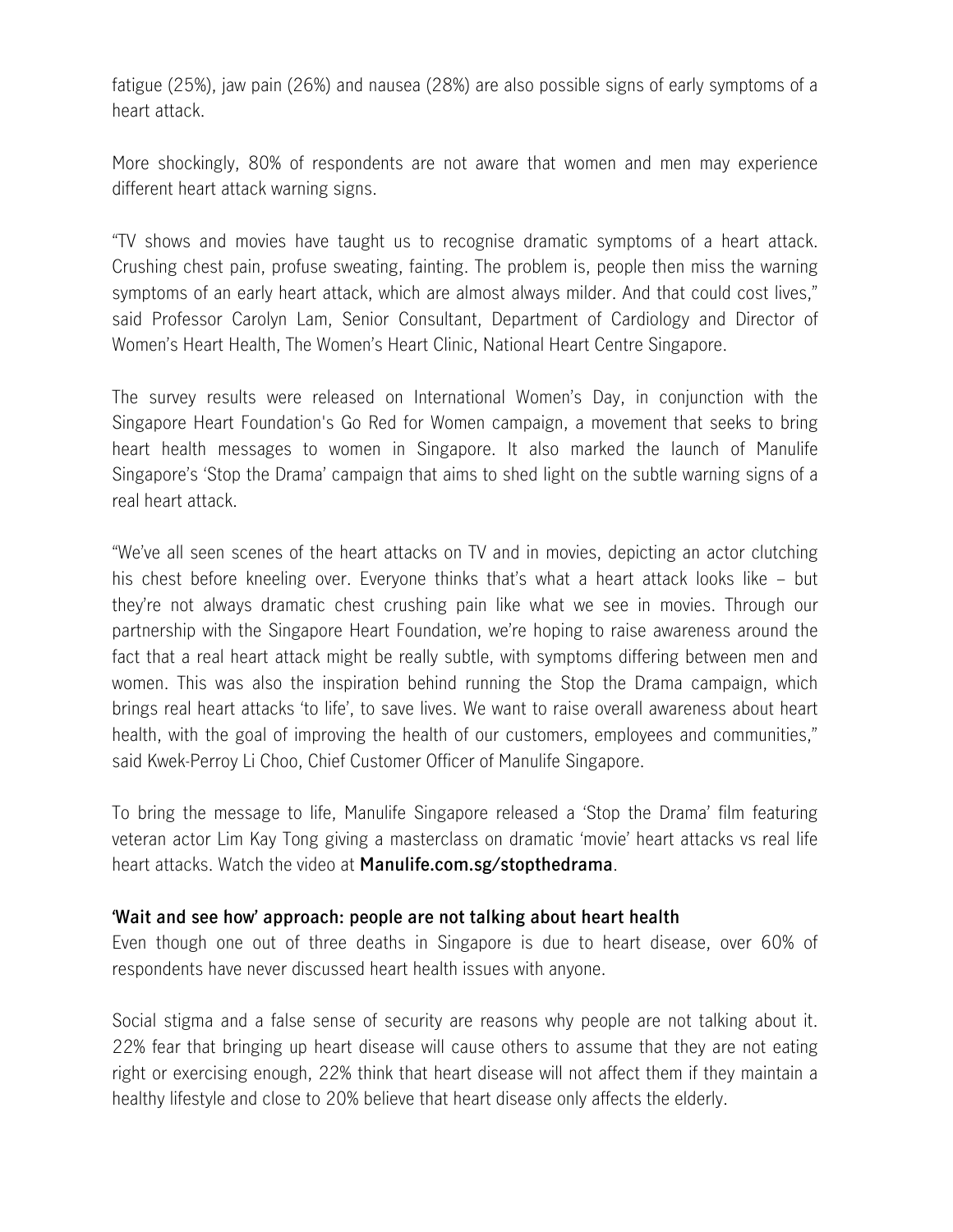#### **Manulife** Ш

In reality, 50% of Singaporeans have encountered a moment when they thought there might be something wrong with their hearts. Of those, less than 40% of respondents sought medical advice. 34% chose to rest without taking any further actions, 27% surfed the internet for answers to their symptoms and close to 20% chose to ignore the symptoms completely. 65% of the respondents who did not seek medical attention assumed that the symptoms were only temporary, while 15% put off going to the doctor as they were afraid to find out what the diagnosis for their problems were.

### **Singapore – one of the healthiest countries in the world?**

Living up to the nation's title as the healthiest country in Asia, the survey revealed heartening findings that indicates healthy living being a key priority among Singaporeans. Over the past year, almost all respondents took steps to improve their health and wellbeing. The top three actions taken were: reducing sugar and salt intake (61%), increasing fruits and vegetables intake (61%) and increasing physical activities (55%).

Interestingly, over 60% of men indicated "reducing the risk of critical illnesses" as the main motivational factor for leading a healthy lifestyle, while the majority of women do so to regulate their weight.

The survey also found that the average Singaporean practises healthy eating regularly, sleeps an average of 6 - 7 hours a day and exercises for about 1 - 2 hours a week. The top three factors that would encourage people to be more health conscious are healthy reward programmes (43%), body weight increases (40%) and a sudden decline in health (32%). This suggests that most people are driven to take action only after they experience changes to their physical bodies and health.

**– End –**

### **Survey methodology:**

The study was conducted online among 500 respondents based in Singapore between the ages of 21 – 64. Percentages may not total to 100 due to rounding.